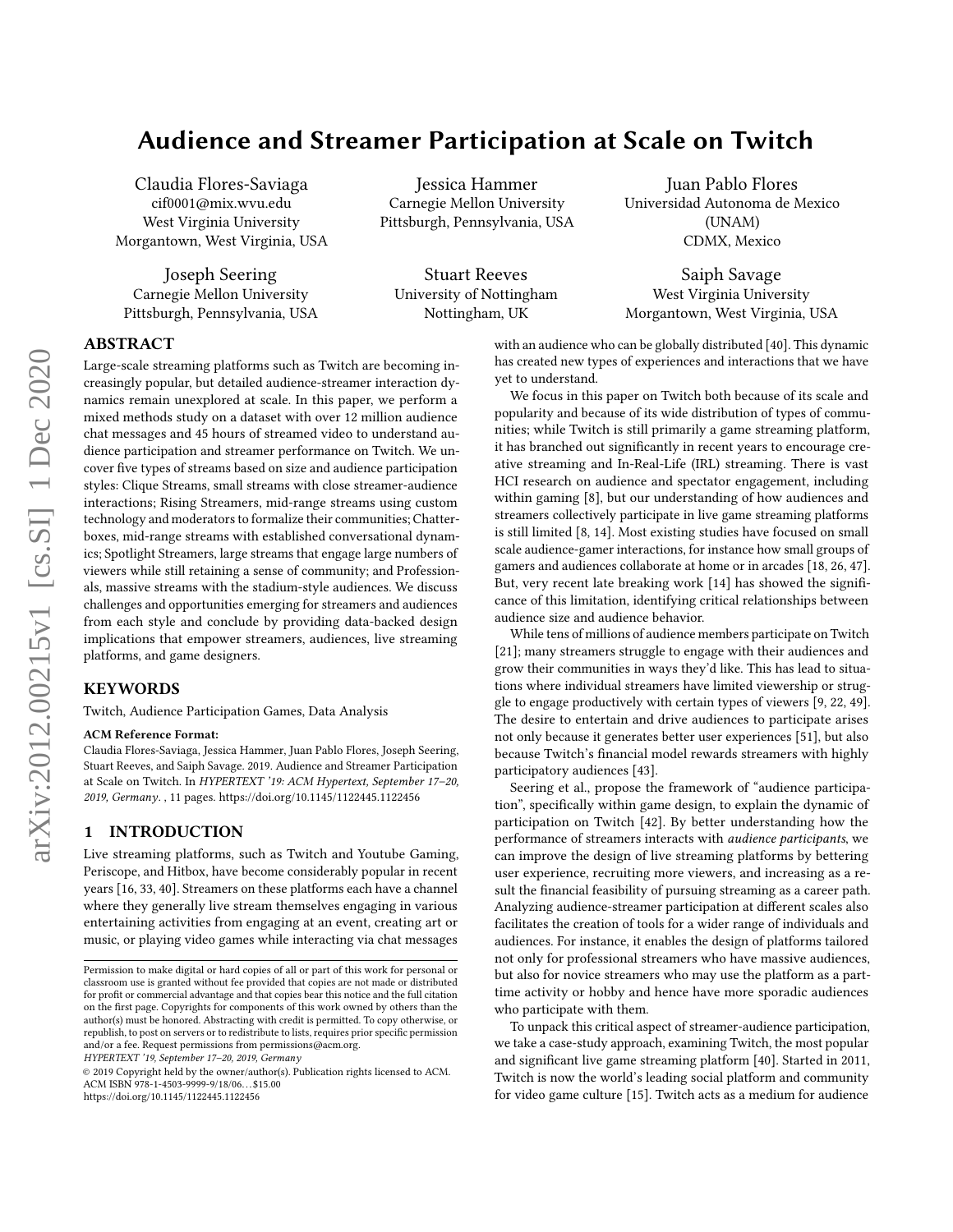members to watch highly skilled gamers play, discover new video game content, and engage and participate with streamers or other audience members. Twitch enables us to investigate audience and streamer participation in game spaces at a range of scales.

We conduct a large scale data analysis on Twitch to understand audience participation in different scales, as well as the techniques streamers use to drive participation of different sized audiences. This analysis can help us to understand audience needs around spectatorship and participation, how differently-sized audiences are similar and different, and the effectiveness of streamer techniques when used within different contexts. Specifically, we identified the following research questions as fundamental to understanding audience participation in Twitch streams:

- RQ 1. How does audience participation on Twitch vary across different sized audiences?
- RQ 2. What type of techniques do streamers use to drive audience participation and how do these techniques vary?

We explored these research questions using one month of data from 130 randomly selected Twitch streams, totaling 2,700 minutes of video of streamers in action and 12,150,866 audience chat messages. We used cluster analysis to categorize streams, tracked how audiences participated in those streams throughout time, and applied sentiment analysis to understand audience participation in chat. We also used qualitative techniques to examine more closely the techniques that a selection of streamers from each of the clusters used to drive interactions with audiences. In particular, we build off audience participation frameworks [\[25\]](#page-9-14) to make concrete notions of how streamers "perform" for an audience, i.e., the type of techniques they adopt.

Through our analysis we demonstrate that audiences and streamers participate differently within different sized groups. In specific cases, streamers struggled in balancing the entertainment of their audience, maintaining a certain self-presentation, and playing their game. We address this challenge by discussing design implications of our findings and provide data-backed recommendations for empowering streamers, audiences and designers. We discuss how our results can inform designers of these live streaming platforms to improve the experience of both viewers and streamers.

# 2 RELATED WORK

Livestreaming platforms provide an opportunity for audiences to attend and participate in live events [\[12,](#page-9-15) [16\]](#page-9-0). In the category of gaming, audience members join online to see and hear streamers as they play. An audio/video feed of the streamer's game—often superimposed with the streamer on webcam—is paired with a public text chat [\[16,](#page-9-0) [23\]](#page-9-16). The audience uses the chat to communicate with the streamer and each other. Streamers follow along and converse audibly with the chat, as they play [\[16\]](#page-9-0). Together, livestreaming interfaces facilitate a shared community space and discourse [\[7,](#page-9-17) [24\]](#page-9-18).

#### 2.1 Streamers on Twitch

In the Twitch context, streamers are content creators and broadcasters. Beyond just distributing feeds of video games, streamers create dynamic live content based on their personality and skill. The resulting product is the performance that seeks to engage viewers [\[7\]](#page-9-17).

Streamers can select from a variety of game content to deliver to their audiences. When broken down into categories of gameplay, the most common include e-sports, "speedrunners" and "Let's Play" [\[46\]](#page-9-19). Much of the research on live-streaming communities focuses on esports [\[7,](#page-9-17) [45\]](#page-9-20), which can range from individual amateur gameplay to large-scale tournaments viewed by millions of fans [\[7,](#page-9-17) [8,](#page-9-3) [12\]](#page-9-15). Speedrunning streamers demonstrate a high level of gameplay skill, and attempt to play through games at high speeds. Game "bugs", "glitches", and "exploits" are exploited to facilitate the game's speedy completion [\[7,](#page-9-17) [46\]](#page-9-19). Let's Play enables the audience to play games by converting typed chat commands into gameplay commands [\[24,](#page-9-18) [46\]](#page-9-19).

Using third-party tools, streamers provide additional features and enhancements to curate the stream content and game experience for their viewers. Financial motivations exist for streamers to develop audiences that are socially driven as they can add to the stream's ability to generate revenue [\[6,](#page-9-21) [37\]](#page-9-22).

#### 2.2 Audiences on Twitch

The success of Twitch demonstrates that a great demand exists for video game spectatorship [\[44\]](#page-9-23). However, viewer motivations for attending live-streaming events are still being discovered. Hamilton describes audiences' potential motivations for joining the channel of a specific Twitch streamer as a split between possessing a desire for the particular content of the stream (including here the streamers' personality, skill and game being played), as well as participating in the community built around the specific channel (i.e., interacting with the other audience members of the channel) [\[16\]](#page-9-0). Others see desires for entertainment, educational motives [\[11\]](#page-9-24), desire to improve their own gameplay, [\[8,](#page-9-3) [45\]](#page-9-20), and a sense of being in shared attendance when game moment highlights occur [\[16,](#page-9-0) [35\]](#page-9-25).

Although stream content types vary widely, studies indicate viewers gravitate to the most popular streams [\[19\]](#page-9-26), and overall watch a limited number of games [\[12\]](#page-9-15). While the number of Twitch viewers is steadily growing [\[48,](#page-10-3) [49\]](#page-10-1), the number of streamers and the average number of hours streamed is growing even faster [\[14,](#page-9-4) [48,](#page-10-3) [49\]](#page-10-1). Additionally, the Twitch interface promotes streams with large audiences, creating a feedback loop in which large streams can grow faster than small ones [\[20\]](#page-9-27). Taken together, these factors produce a heavy-tailed distribution of viewers across streams, with a small number of extremely large streams and an extremely long tail of streams with few or no viewers [\[7\]](#page-9-17).

Stream viewers change their behaviors depending on the size and activity of other community members. For example, in streams with increased numbers of active users in chat, messages are shorter and utilize more emoticons [\[30\]](#page-9-28). In larger streams, audiences react to the high quantity of participation and fast scrolling chats by adopting various coherence techniques and writing practices [\[14\]](#page-9-4). These findings reflect features of the Twitch chat interface, such as how long messages stay on a viewer's screen. However, they may also reflect more general features of how audience size affects communication. When speaking to a smaller audience, messages tend to be more defined, concrete and display a greater attention to needs and situations of others. As audiences grow, messages become more abstracted with a greater focus on self-presentation,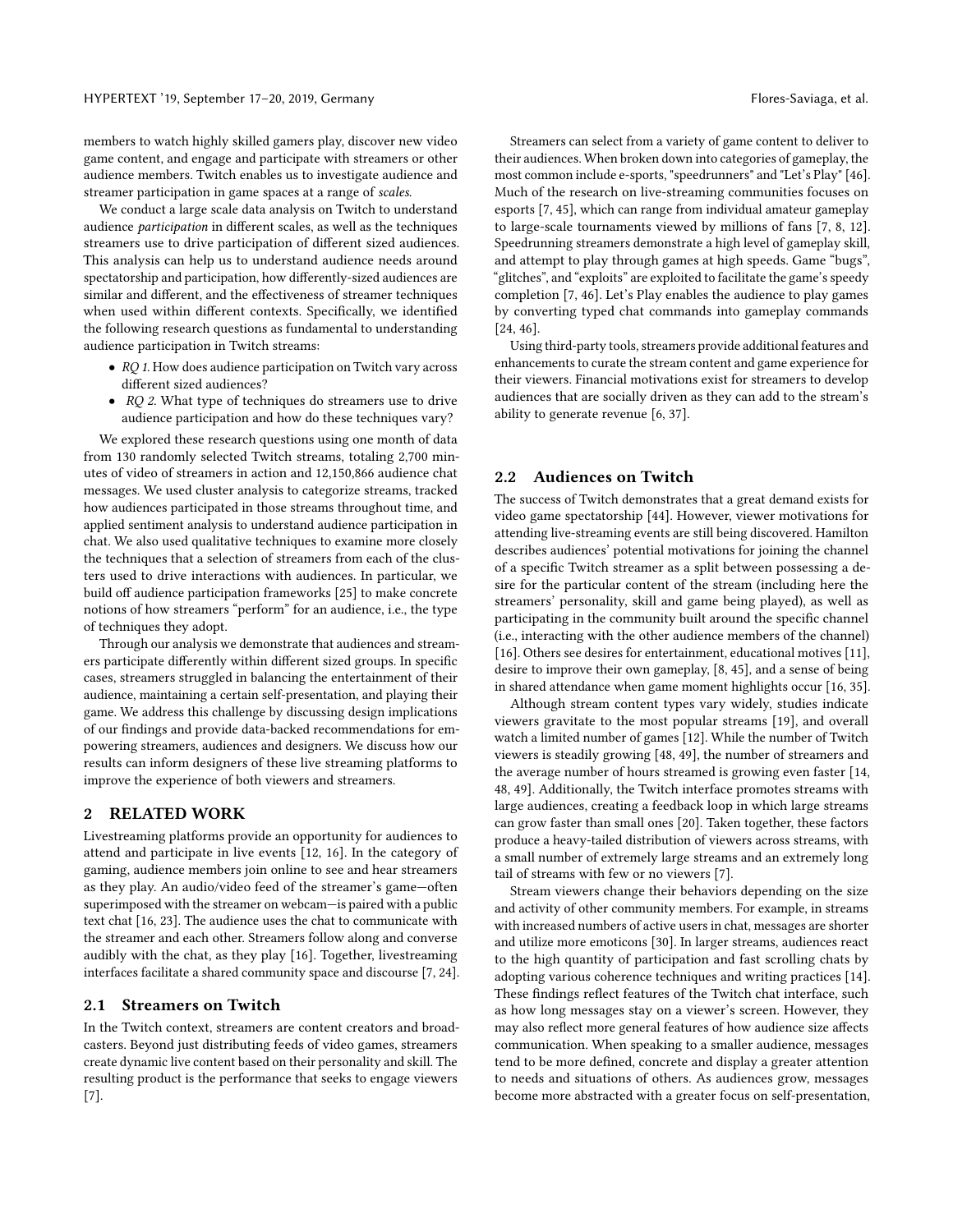expressing aspects from one's experience often in a positive light [\[2\]](#page-9-29).

#### 2.3 Participation and Retention on Twitch

Twitch audiences participate in the live-streaming environment by use of the chat interface. Chat participation is largely social [\[16\]](#page-9-0), with frequent use of community-specific neologisms and emoticons [\[30\]](#page-9-28). Let's Play and Audience Participation Games are notable exceptions, in which audiences can use the chat to participate in gameplay (e.g. choice chamber [\[3\]](#page-9-30), beatstep cowboys [\[27\]](#page-9-31)). While still uncommon, these categories of games offer interactivity that allows for direct game and streamer impact [\[13,](#page-9-32) [42\]](#page-9-12).

By participating socially in chat, audiences have the ability to affect streamers in informal ways, as in influencing their selection of games and use of in-stream tools [\[23\]](#page-9-16). Audience members who engage with a stream's chat typically adopt community-specific language and means of interaction [\[30\]](#page-9-28). Additionally, as user behavior patterns are likely to be imitated, participation in a live-streamed community can help shape positive or negative behavior within the stream. Communities with active participants have the potential to create valuable connections and alliances among its members [\[41\]](#page-9-33).

Once acquired, persistence among Twitch audiences is high, with a third of streaming sessions lasting 60-120 minutes [\[28,](#page-9-34) [53\]](#page-10-4). Streamers also use external tools and service like Twitter and Discord to communicate with audiences during off-line hours to remind them to join the stream and encourage viewer retention [\[7\]](#page-9-17). However, little is known about how viewers are retained across multiple sessions or what factors influence them to persist.

### 3 METHODOLOGY

#### 3.1 Data Collection

In order to understand audience participation and streamer performance on Twitch at different scales, we used Twitch's API to scrape data from all English-language streams that allowed free, public participation (i.e., it was not necessary for people to pay to subscribe to participate) between April 10, 2017 and May 17th, 2017. Our scraping script collected stream-level metadata including the stream's name, data about the game currently being played, the title of the stream, the size of the audience and time-stamp. Using a bot that remained in the stream until it went offline, we collected all messages sent in the stream's associated IRC (Internet Relay Chat). This collected the text of the messages, the name of the stream where the messages were posted, time-stamp and user-name of the sender. Video stream data was also downloaded for all active streams. For the purpose of this paper, we analyzed a subset of these video streams. See Table [1](#page-2-0) for details.

<span id="page-2-0"></span>

| Days Collecting Data                    | 44         |
|-----------------------------------------|------------|
| Number of Streamers (Twitch streams)    | 226,658    |
| Minutes of Analyzed Video Stream        | 2.700      |
| Number of Viewers Participating in Chat | 651,664    |
| Number of Chat Messages                 | 12,150,866 |
|                                         |            |

Table 1: Twitch Data Collection

#### 3.2 Methods

We focus our analysis on understanding interactions between streamers and their audience at different scales. For this purpose, we: (1) use standard clustering techniques to group and uncover the different audience sizes (scales) present in Twitch; (2) model the participation of audiences within each cluster; (3) conduct qualitative analysis on the video of streamers from each cluster to understand how streamers perform differently and similar for different sized audiences.

# 3.3 Uncovering Types of Audience Scales on Twitch.

Previous work had started to investigate audience dynamics on Twitch at different scales. However, such research used arbitrarilydefined categories for audience size. For instance, [\[16\]](#page-9-0) defined small audiences as involving less than 1,000 audiences members, while massive audiences had over 1,000 individuals. We instead use a quantitative clustering approach to uncover different audience scales present on Twitch.

For each stream, we calculated their audience size as the average number of live viewers the stream presented daily throughout our sampling period. Audience size ranged from 0 to 31,000 average concurrent viewers. We use standard clustering techniques to group streams with similar sized audiences, specifically using a mean shift algorithm to group streams with similar sized audiences. We opted to use a mean shift algorithm because it is based on a non-parametric density estimation, and therefore we would not need to know the number of clusters beforehand (unlike K-means). Our clustering algorithm identified five different audience scales, i.e., clusters.

#### 3.4 Modeling Audience Participation

To allow a more nuanced understanding of our data, we selected a subset of streams from each cluster for further analysis. We used cluster sampling with the probability proportionate to size and based on the number of streams in each cluster. For the streams sampled from each cluster, we then modeled the participation of their audiences. Note that we focus our analysis on "participatory audiences", i.e., audience members who posted at least once in the stream's chat.

To start to unravel audience participation, for each stream, we study the number of days that an audience member kept active continuously (i.e., in one day posted at least once in the chat). For each stream, we also model the number of chat messages sent by each audience member. To understand these messages in greater depth, we study the nature of the chat messages posted in each stream. We build on Van Dijk and Goffman's work [\[25,](#page-9-14) [50\]](#page-10-5), suggesting that audience participation can be understood through textual analysis.

Similar to [\[50\]](#page-10-5), our textual analysis studies usage of slang, pronouns, and "salutations" (i.e., phrases where people greet or say goodbye to each other). Together, these terms can act as a proxy to understand community building and relationship closeness between audiences and streamers in each stream [\[34\]](#page-9-35). To identify slang, we use a combination of SlangNet [\[10\]](#page-9-36) and manually captured Twitch specific slang over all chat messages. Previous work [\[14\]](#page-9-4) also used similar techniques to identify slang in Twitch chat. To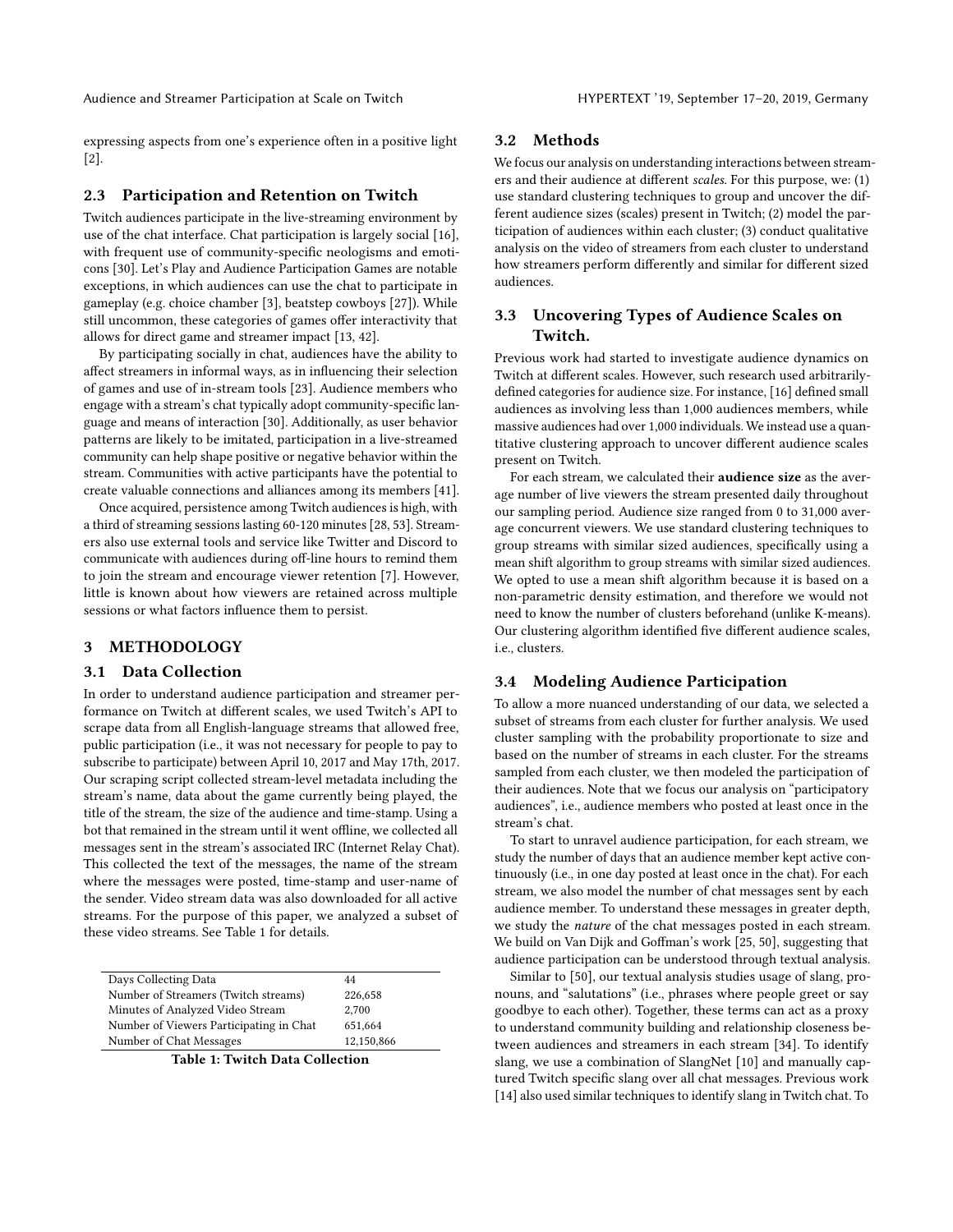identify the amount of pronouns and salutations used we utilized pre-determined dictionaries,  $^{\rm 1}$  $^{\rm 1}$  $^{\rm 1}$  a technique other prior audience research [\[37\]](#page-9-22).

# 3.5 Investigating Streamers' Performance

We use qualitative methods to examine streamers' performance and how audiences interact in practice to those performances. We examine stream video and chat data from a subset of streams using an approach informed by ethnomethodology and conversation analysis [\[32,](#page-9-37) [47\]](#page-9-7)). In particular we were interested in the kinds of strategies that streamers adopted to trigger participation, and to better understand what types of interactions those strategies (performance) produced. We focused our analysis on unpacking and making concrete the notion of streamers as "performing" for an audience.

# 4 AUDIENCE PARTICIPATION AND STREAMER PERFORMANCE AT SCALE

Through large-scale data analysis based on audience size, we identified five clusters of channels on Twitch. Table [2](#page-4-0) shows basic "demographics" of these streams and notes the data collected for each, while Table [3](#page-4-1) shows characteristics derived from this data.

#### 4.1 Cluster 1 (Clique Streams):

4.1.1 Audience Size and Messages. Channels in this cluster had small audiences, ranging from 0 to 6 live viewers on average. This cluster is characterized by having the longest messages of all clusters, with 6 words per message on average.

Audience members in this cluster produced an average of 36 messages per user. This was the highest average number of messages produced. However, this allowed the discussion to be dominated by a small cadre of viewers, perhaps driving away new potential community members.

To further explore this dynamic, we examined the channel chat using TF-IDF (Term frequency - Inverse document frequency). Some of the most frequently used words in this cluster were related to life outside of video game streaming, and to existing friendships. The words most commonly used by audiences in this cluster were: lol, play, like, good, hi, game; and frequent phrases included "Are you going to play [video game] when it comes out?". We identified that streamers usually talked about the games they were playing, but also about their personal life, and even their work. These behaviours were replicated in chat by audience members.

Another hint at the relationship-driven nature of these channels is that the audience notifies the streamer when leaving a day's stream and, in some cases, even provided the reason for their exit (3.15% of the audience members said goodbye when leaving the stream v.s. 0.33% in all other clusters). At the same time, we observed that, in this cluster, audiences mentioned each other the least in the chat (2.16% of the messages had mentions towards other audience members v.s. the median of 8.79% in all other clusters). This behavior likely happens because, given that it is a relatively small group of people who are present, there is no need to use mentions to identify who is being addressed.

Streamers, on the other hand, were likely to mention audience members, particularly newcomers. When newcomers arrived to the stream and started participating in the chat, the streamer and other audience members would usually call them out publicly and welcome them to the stream. We saw phrases such as: "Hey <username>, welcome to the stream.". 13.59% of all mentions in this cluster were targeted towards newcomers. We hypothesize that streamers were attempting to create a stronger bond with them, similar to the behavior that is observed on Facebook when individuals are tagged or mentioned in posts [\[38\]](#page-9-38).

4.1.2 Audience's Number of Days Active. Among our five clusters, this cluster had the most difficulty with retention. 65% of the audience that participates in chat stays active for only one day, and 90% of visitors appear in chat on only two or fewer days, a very low retention rate.

Getting visibility on Twitch for one's stream, along with keeping the existing audience active, seems to be one of the main problems that streams of this cluster suffered from the most. The reason why keeping the audience active might be difficult is that most streamers had sporadic streaming schedules. This sporadic aspect of their interaction does not seem to allow audience members to plan or schedule time to see the stream, and hence they stop participating. Separately our results also showcased that most streamers typically do not stay in Cluster 1 for more than 15 days. They either drop out or are able to recruit a large enough audience to now be considered part of Cluster 2. This suggests that streamers sitting at this audience size would be prime targets for support or supportive technologies.

We interpret the above data to mean that this group is primarily composed of streamers who are new to streaming. It also appeared that the audiences that participated with the streamer were close friends with the streamer, not only online but also involving shared offline activities. Together this behavior lead us to name this cluster "Clique Streams."





#### 4.2 Cluster 2 (Rising Streamers):

4.2.1 Audience Size and Messages. Despite high turnover, the streams in this cluster presented a consistent and relatively large audience

<span id="page-3-0"></span> $\noindent \n\noindent \n\n[http://www.deent.com/blog/english-gregies-expressions/](http://www.esldesk.com/vocabulary/pronouns), \n[https://www.ego4u.com/en/cram-up/](https://www.ego4u.com/en/cram-up/english-gregies-expressions/)$ [english/english-greetings-expressions/,](https://www.fluentu.com/blog/english/english-greetings-expressions/) [vocabulary/people](https://www.ego4u.com/en/cram-up/vocabulary/people)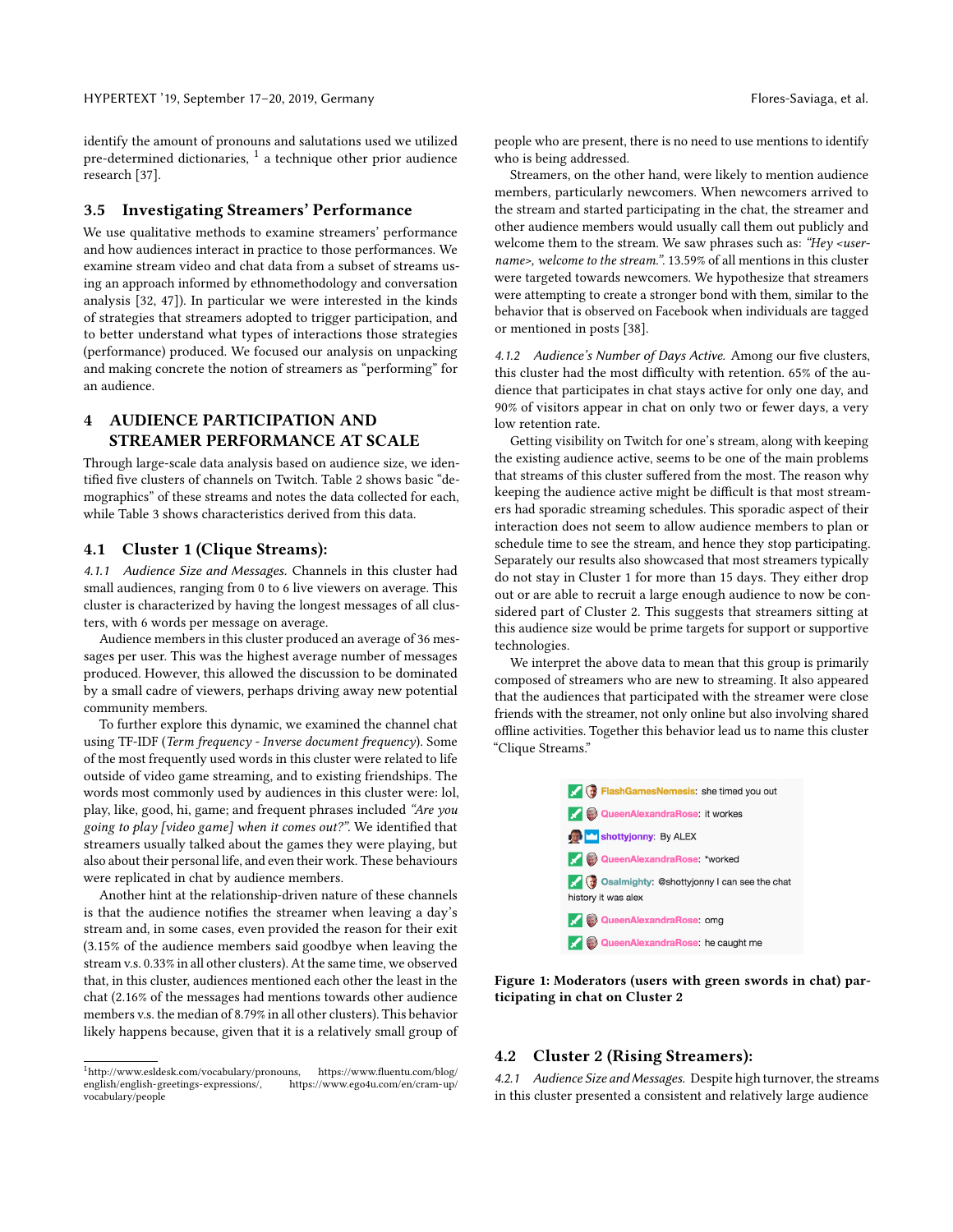<span id="page-4-0"></span>

| Cluster                    | Avg Live Stream  |              | Audience Mem- Total Audience Mes- | Total | <b>Minutes</b>    | 0f |
|----------------------------|------------------|--------------|-----------------------------------|-------|-------------------|----|
|                            | <b>Viewers</b>   | bers in Chat | sages Collected                   |       | Video Stream Ana- |    |
|                            |                  |              |                                   | lyzed |                   |    |
| $1:$ Clique                | $0 - 6$          | 1,374        | 49.909                            | 438   |                   |    |
| 2: Rising Streamers        | $6 - 1.879$      | 54,526       | 723,928                           | 1.071 |                   |    |
| 3: ChatterBox              | $1.879 - 7.703$  | 169.546      | 3,166,399                         | 506   |                   |    |
| 4: Spotlight Streamers     | $7,703 - 21,678$ | 329,279      | 3,925,338                         | 881   |                   |    |
| 5: Celebrities and Tourna- | $21.678+$        | 189.737      | 3,884,273                         | 1,101 |                   |    |
| ments                      |                  |              |                                   |       |                   |    |

Table 2: Overview of the characteristics of each cluster

<span id="page-4-1"></span>

| Cluster                    | Live<br>Avg<br><b>Stream</b> | Avg Num- % Positive<br>ber of Bots | Msg   | % Negative<br>Msg | % Exit Rate<br>on Day 1 | Avg Words<br>Mes-<br>per |
|----------------------------|------------------------------|------------------------------------|-------|-------------------|-------------------------|--------------------------|
|                            | Viewers                      |                                    |       |                   |                         | sage                     |
| 1: Clique                  | $0 - 6$                      | 1.25                               | 23.98 | 9.86              | 65.21                   | 6                        |
| 2: Rising Streamers        | $6 - 1.879$                  | 1.57                               | 21.25 | 10.15             | 64.74                   | 5.71                     |
| 3: ChatterBox              | $1.879 - 7.703$              | 2.12                               | 14.38 | 7.44              | 56.51                   | 4.36                     |
| 4: Spotlight Streamers     | $7.703 - 21.678$             | 1.87                               | 11.27 | 6.05              | 58.06                   | 3.82                     |
| 5: Celebrities and Tourna- | $21.678+$                    | 1.5                                | 13.97 | 7.17              | 51.49                   | 3.99                     |
| ments                      |                              |                                    |       |                   |                         |                          |

Table 3: Overview of the resulting characteristics of each cluster

size: the average number of audience members per stream was 339 (see also Table [2\)](#page-4-0).

These streams also start a formal integration of bots, in particular to facilitate moderation. Bots release moderators from a heavy workload by automating some moderation functions, particularly when chat is rapid. Bots were also used in these streams to greet newcomers, answer questions, promote the streamer's social media accounts and interact with viewers. An interesting aspect of these streamers is that although they did not have the largest audiences, they averaged 1.57 bots in their stream, more than the small Clique Streams (1.25) and as many as the large-scale Celebrities and Tournaments (1.5).

4.2.2 Audience's Number of Days Active. This cluster presents a larger participatory audience than Clique Streams, but streamers in this cluster still struggle with retention. We observed that 64% of the audience participates in chat for only one day and an additional 19% of the audience participates for a maximum of two days. The average number of days an audience member was active in this cluster was 2, compared to 2.31 for Clique Streams.

4.2.3 Streamer Performance. Streamers in this clusters were typically invested in professional-quality streaming equipment. For instance, a vast majority of the video streams we analyzed had streamers using "green screens" and multiple monitors for their live broadcasts.

In addition to gaming streams, we observed that most nongaming channels such as in-real-life (IRL), Talk show, and Creative streams fell into this cluster. It also included streamers who built community around shared identity or experience (e.g. transgender streamers), or who tended to cover specific topics in their stream (e.g. streamers who stuck to a specific game).

However, despite the use of a consistent schedule, the integration of bots, and the investment in streaming equipment, these streamers

still struggled in recruiting large audiences (most streamers in this cluster had generally less than 500 audience members). For some streams, it may be because they are successfully directing themselves to a smaller, specific audience rather than unsuccessfully recruiting a large and general one. However, other streamers may be bidding for a more general audience and simply cannot retain users long enough to manage it. Together this behavior lead us to name this cluster "The Rising Streamers."

We also note that streams that belong to this cluster can apply to the "Affiliate Program," or Twitch partnership in which streamers can start to receive subscriptions to their channel and are granted custom chat emoticons meaning that streamers can begin to monetize their streams.

#### 4.3 Cluster 3 (The ChatterBoxes):

4.3.1 Audience Size and Messages. This cluster has from 1,879 to 7,703 active audience members (See Table [2\)](#page-4-0). Audience members in this cluster of streams were the second-most participatory of all (after Cluster 1). Audience members also referenced each other the most using the "@username" chat structure, likely hinting that they were still having conversations with each other but the increasing volume of chat messages required them to formally seek each other's attention.

This increase in the velocity in which messages are sent in chat was substantial. Streams in this cluster presented a median speed of 1.95 messages per second in comparison to less than 0.00067 for Clique Streams and 0.57 for Rising Streamers.

Another interesting fact about this cluster is that the use of slang and stream-personalized emoticons starts becomes present in chat, meaning that in this cluster the audience might be building a sense of community and identity around the stream. This is of particular interest given that stream-personalized emoticons are available to Rising Streamers, but not typically adopted.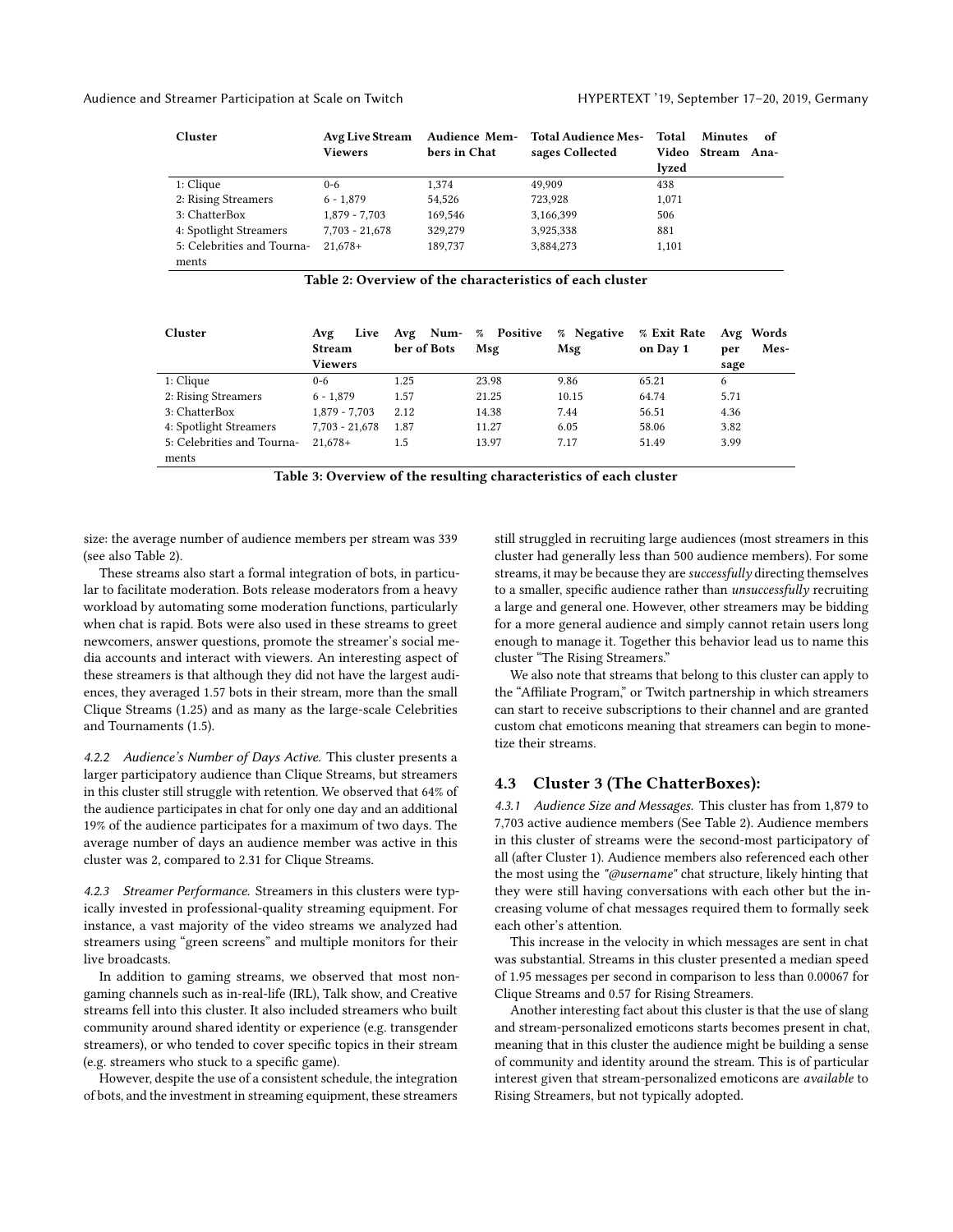4.3.2 Audience's Number of Days Active. This cluster demonstrates a massive increase in ability to retain audiences compared to the Rising Streamers and Clique Streams. Compared to previous clusters, the exit rate on day one decreases dramatically, from 64% to 56%, meaning that streamers here were able to hold their audiences' attention. Streamers are able to maintain a significant audience size, with an average of over 4,468 individuals per stream. Audience members in this cluster stayed active for an average of 2.34 days.

4.3.3 Streamers' Performance. In this cluster, two individuals were typically present in the stream. For example, we observed channels with one streamer playing the game live, while another reads aloud the messages from the audience and initiates discussions with the audience based on what they typed. This dynamic facilitates having lengthy conversations with a reasonably large audience.

Given that this cluster appeared to engage in the most lengthy discussions, and actively practiced mentioning and engaging in conversations with other audience members, we named this cluster "The ChatterBoxes". It is noteworthy that large audiences were able to have more extended conversations than smaller audiences; it suggests that bottlenecks on streamer attention are more easily replaced with additional chat participation than with technology alone.

#### 4.4 Cluster 4 (Spotlight Streamers):

4.4.1 Audience Size and Messages. This cluster has a massive number of concurrent viewers, ranging from 7,703 to 21,678 live viewers on average (See Table [2\)](#page-4-0). This cluster has the characteristic that its streams presented the largest proportion of the participatory audience on Twitch. The total number of active audience members was 329,000, double the size of cluster 5.

Audience's Number of Days Active. We analyzed how streamers held this large scale participatory audience through time and observed that even though streamers temporarily captured a massive audience, 58% of the audience members in these channels would only participate in chat for one day. However, we did not observe "raid type" departures in our samples. Audiences arrive sporadically to the stream and leave sporadically; it did not seem to be a coordinated effort. Compared to the neighbor clusters 3 and 5, this cluster has the highest percentage of members that left after participating for only one day. The messages that audience members sent in were also the shortest of all clusters (a median of 3.82 words in comparison to 5.01 for other clusters).

4.4.2 Streamers' Performance. While streamers in this cluster did address and react to their audience, the reactions were usually not targeted towards particular individuals. For instance, streamers in this cluster rarely mentioned to whom they were responding to. Streamers of this cluster appeared to focus more on talking out loud about their strategies and plans than necessarily engaging in conversations with their audience. This behavior might explain why this cluster showcased the least participatory audience members: streamers did not seem to promote or encourage conversations.

Streamers in this cluster talked the most about their struggle with playing the video game and interacting with the audience. For instance, it was common to hear streamers state that they could not "aim, jump, shoot and talk at the same time." We also





Figure 2: Chat retention over time.

observed streamers in this cluster fall silent while playing, only speaking when something went wrong in the game. In some cases, streamers tended to spend the majority of their time being quiet and focused while playing, especially in moments of tension. Hence these streamers likely had to focus all their energies on playing the game rather than interacting with the audience.

All the streams in this cluster were highly promoted by Twitch and had large audiences but retained relatively few of their new viewers. This trajectory led to us naming this cluster "The Spotlight Streamers." We believe the process of becoming a spotlight streamer might not have prepared streamers adequately to deal with the influx of viewers when they were highlighted on the front page of Twitch, and consequently viewers would lose interest and leave after relatively short visits. It also seems that being a spotlight streamer might have been very stressful for streamers, and hence they had to limit interactions with their audience to focus on the game. This dynamic of having to be silent for concentration likely caused audiences to leave as there were limited engagement opportunities for them.

#### 4.5 Cluster 5 (Celebrities and Tournaments):

4.5.1 Audience's Number of Days Active. This cluster included the most popular streams on Twitch, which also held the largest audience for a longer term. Streams in this cluster retain on average over 1,000 audience members for more than 20 days per stream. Overall, streamers in this cluster seemed to be effective at entertaining their audiences.

It is also important to mention that the most popular tournament streams also fall into this category. We're able to see that this type of streams receive massive audiences during the short period of time that the tournaments was streamed. Tournaments that had live audiences involved invest a considerable amount of resources on replicating the logistics, look and feel of other sports in a sense that they rent a space to hold the tournament, sometimes even stadiums, decorate the venue and hire hosts to narrate the matches.

4.5.2 Audience Size and Messages. Streams in this cluster presented enormous live audience sizes (21,678+ participatory audience members). However the number of words used in each chat message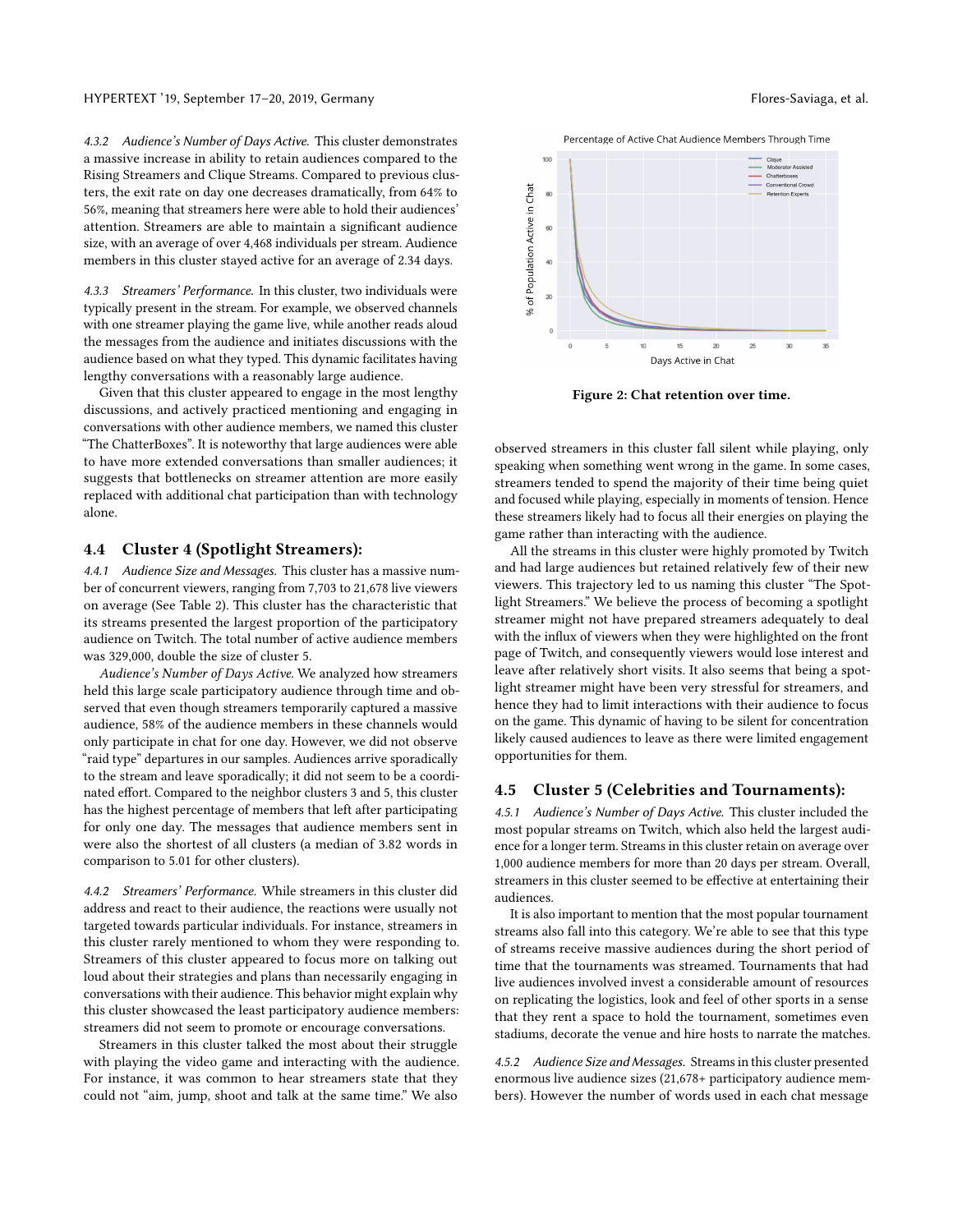was very small, with an average of 4 words (see Table [3\)](#page-4-1). This short text exchange might have been due to the crowd/stadium environment that appeared to emerge in these streams. The message exchange speed here was 2.45 messages per second, almost three times faster than Cluster 4. Also, messages on this cluster were highly likely to contain custom emoticons, which allow the viewer to make visible their feelings or mood about the current situation of the stream without getting lost in the rapidly scrolling chat. This rapid interchange of low-content messages creates a sense of "crowdspeak", where audiences are communicating similar to that of a stadium/crowd environment [\[14\]](#page-9-4).

4.5.3 Streamers' Performance. Streamers in this cluster were typically professional Twitch streamers with verified accounts, and were among the top players of a particular game. These streamers were the most consistent in their live transmissions: their schedule was posted on their profile, and in our data analysis we identified that during the study period they never missed a day of streaming. When the streamer leaves the stream, even for a short break to get food or use the bathroom, they lose on average 5% of their viewers. They also stream for long periods of time (4 hours or more in a session) and typically play one of the five most popular games on Twitch.

These streamers generally provided entertaining reactions to audience's participation, such as interweaving jokes or criticizing opposing players' skill at the game. However, the interactions the streamer has with their chat decreases while they play with other people on stream.

On tournament streams, they always presented a host whose job was to narrate the actions the players were doing on the match in a similar tone that other hosts would narrate other sports. They also showed a balanced ratio between talking on stream and keeping silent sections of it giving a hint that they are professional hosts that have broad knowledge on how to manage and communicate to the audience. This streams implement multiple sections of the stream that include, interviews with the players, short brakes between matches, game analytic, discussions and sponsored content.

Due to the high number of viewers in the stream, managing notifications and responding to subscriptions becomes difficult for the streamer due to the high velocity of subscriptions. In order to solve this, streamers dedicate spaces of time where they don't need to concentrate deeply, like game loading sections or lobbies, to read out loud the subscriptions they received during the time they were playing. Donations were structured as a way to get the attention of the streamer, since a financial contribution made their message visible for the streamer to interact with it. This behavior led us to name this cluster the "Celebrities and Tournaments."

# 5 UNDERSTANDING ASPECTS OF STREAMERS' PERFORMANCE

Throughout our qualitative analysis over the video streams and chat messages on Twitch, we identified key practical problems that streamers face when mobilizing participation of their audience in both small and massive chats:

• Interweaving attention to the participation of their audience (e.g. glances at the chat stream) with attention to the game.

- Selecting which participatory elements (e.g. chat messages or subscriptions) to react to, especially connecting their reaction back to the specific element that prompted it.
- Disambiguation of their own reactions to chat messages (e.g., pairing reactions to chat messages or other events such as subscriptions).
- Performing the above with an appropriate frequency to the volume and content of chat messages.

While the sources of streamer-audience interactions include chat messages, subscriptions, and donations, we observed that subscriptions and donations do not seem to typically lead to extended interactions. Instead, financial transactions seem to offer a more constrained possible reaction "space" for streamers - i.e. responding with a recognition of the audience action coupled with a positive assessment of some form ("thanks for the subscription!"). As part of this, streamers seem much more likely to incorporate identifying elements (i.e. usernames) into the recognition of subscriptions and donations than they are for chat messages. This practice does not seem driven by the need for disambiguation (i.e. clearly identifying one audience member from another) since subscriptions and donations are delivered directly to the stream video and not through the chat stream. Instead, it might serve more to motivate other audience members to carry out similar actions [\[1\]](#page-9-39).

When it comes to chat, one of the primary methods by which streamers draw on audience generated content is via potentially paired "reading" and "reaction" practices. By reading practices, we mean to say that streamers are reading either complete chat messages or fragments of them out loud to the audience as they play. Rarely is any other identifying element provided alongside this (e.g., no usernames). Typically readings of this form are complete reproduction "verbatim" utterances which may be produced at "any" moment (often e.g., bringing to a close some existing "reaction" that the audience generated). Sometimes such readings are marked sporadically as well, e.g. by transforming a chat comment into a question.

Reactions are when a streamer does something that is seen as paired with a chat message. For instance, this might include answering a question or carrying out a suggestion in-game. Reactions encompass basic question-answer pairs through to extended monologues by the streamer (e.g., telling a story). It is important to note that reactions are not necessarily explicitly paired with any readingout-loud. This perhaps indicates how strong the assumed shared perspective mentioned above actually is between streamer and audience. It is unclear so far in our analysis why some reactions are paired with readings while others are not - i.e. the disambiguation problem for streamers seems to be partial.

The generally terse quality of streamers doing reading out loud seems remarkable given the number of messages appearing on screen, and the speed at which they disappear. However, reading practices build upon an assumed shared or partly symmetrical perspective between streamer and audience in terms of what is happening ingame, what a streamer might visibly be doing on camera (assuming they are visible at all), and what chat messages are visible currently. All participants seem to assume that there is a reasonably tight temporality between the production of the chat message and it being "taken up" by the streamer in some way.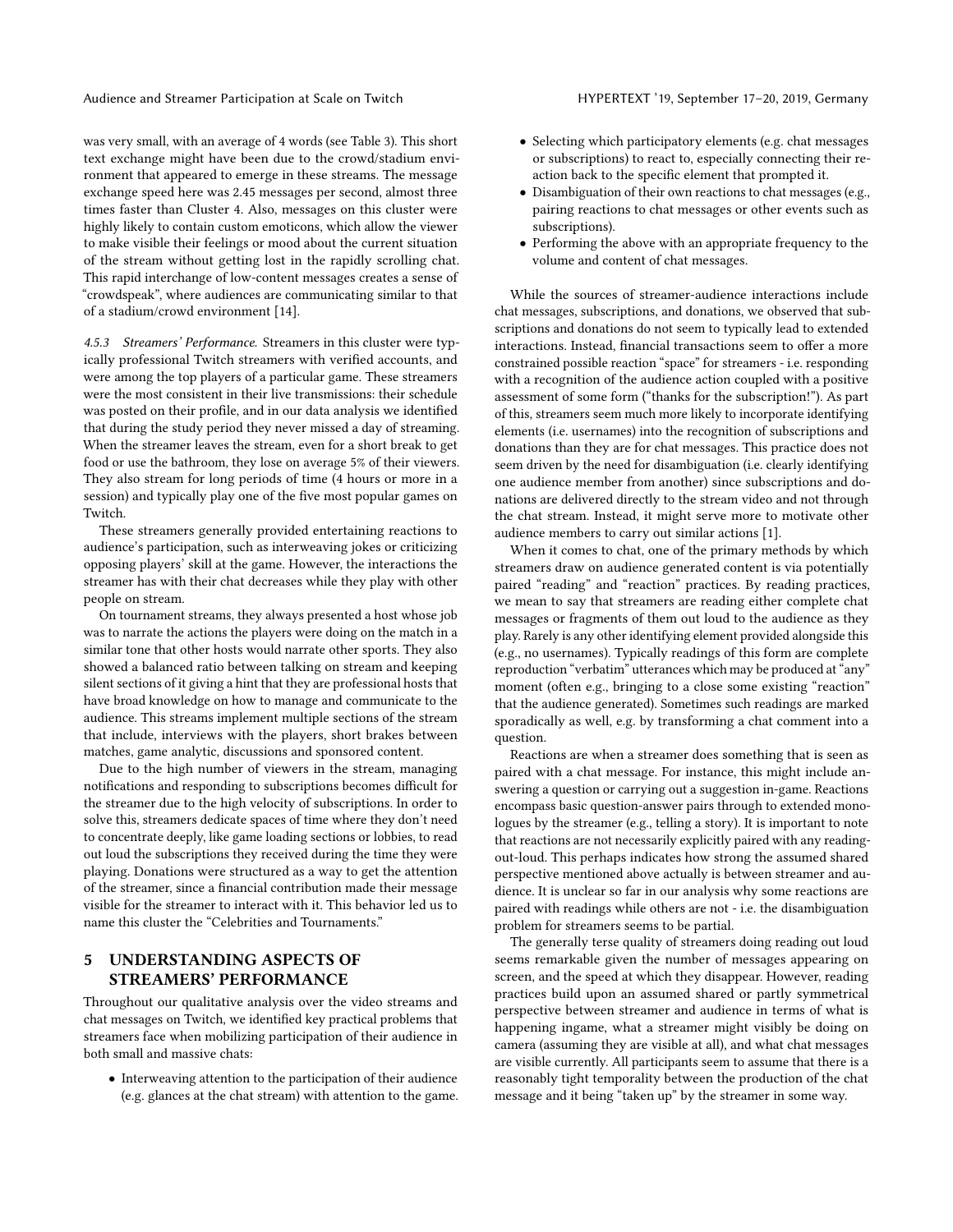Another key method of interaction with audience is for streamers to "request" something. This often involves obtaining an answer to a question (game-relevant or not) or a request for a resource, such as a music recommendation and/or a link to music to listen to or play. Requests take on an organization that is sensitive to the volume of chat messages. For streamers with a larger audience and higher velocity of chat messages, some streamers we observed formulated their requests with embedded "voting" options as possible responses for audience, for example where the streamer asks the audience what in-game action they should perform, listing options and then requesting a response of e.g., "1 or 2".

Our research to date explores audience actions as sources for streamer action, but we expect that they may at times lead to longer strings of interaction. We noted that chat messages in particular (although also occasionally true of messages connected with donations and subscriptions) can function as "topic continuers", i.e. leading to streamers performing a connected sequence of readingreaction that takes its sense in some way from a prior pair.

#### 6 DISCUSSION

Our large scale analysis shows that streamers perform differently when they interact with audiences of differing sizes. For instance, when interacting with large audiences, some streamers engaged in "self-mockery," whereas with small audiences streamers usually presented themselves in a positive light. We also observed that audiences participate differently across audience sizes, i.e. not all clusters are equally participatory or in the same way. For instance, the audiences in Cluster 1 (Clique Streams) presented the most intimate/relational messages (e.g. audience members frequently said goodbye to each other), while audiences in Cluster 3 (The ChatterBoxes) were the most communicative, posting the most number of messages and the longest.

We found that once a streamer gets more than six regular average concurrent viewers, the role of the moderator becomes much more important; while moderators are known to be crucial in large Twitch streams, it is surprising how important they seem to be in even relatively small streams.

In the following, we discuss our results in terms of the design implications for the different stakeholders involved in audience participation games: a) streamers, b) game designers, and c) platform developers.

#### 6.1 Implications for Streamers

Our results showed that streamer attention is split between playing the game, and playing to the audience. Another challenge that streamers face is that audience sizes change over time. For example, we hypothesize that our Cluster 4 streamers (Spotlight Streamers Streams) had trouble retaining audience participation over time, because they may have had sudden or sporadic audience growth. Therefore, these streamers were dealing with a larger audience than what they (streamers) were used to managing. Meanwhile, new audience members would be unfamiliar with the stream's chat culture, making it difficult to interact in a way that would be likely to be received positively.

Streamers do not have ways to practice retaining audiences at new scales before they are asked to do so in a live situation. Designers can respond to these challenges by creating tools that help streamers accomplish their goals - and by making those tools audience-size-sensitive, since streamer goals, and the best ways of accomplishing such goals, will vary by scale.

One first step might be to create visualization tools that in realtime can show streamers the results from our audience analysis. For example, the tool could show when a large number of newcomers join the stream, the uptake of custom emoji as a proxy for success of their brand, or provide real-time text mining in order to help streamers understand what their chat is talking about. Here it might help to adopt some of the tools and techniques that previous research and practitioners have created for visualizing and interacting with online audiences, such as providing summaries of online discussions [\[52\]](#page-10-6) or showcasing the areas of expertise of audience members [\[36\]](#page-9-40).

Given the different ways that different sized audiences participated with streamers, it might also be helpful for designers to consider creating tools that can detect streamer behaviors (e.g. reading chat messages out loud) and identify the best practices (i.e., behaviors) that are most likely to help foster engagement.

Broadly, we propose that incorporating metrics related to audience size as a core design factor in both data tools for streamers, and research and analysis tools for systematizing best practices of streamer behavior.

#### 6.2 Implications for Game Designers

Through our study, we identified that many streamers struggled to perform for their audience while effectively playing their game. For example, in streams with large chats, it was fairly complicated to maintain a conversation while messages rapidly scrolled by. It can therefore be important for game designers to envision tools that help streamers to effectively manage all of these elements: to maintain the "persona" or image they want to convey for their audience, keep their audience engaged, and still adequately and effectively play their game.

Designers might use phase-based design strategies [\[4\]](#page-9-41) to allow both streamers and audiences to participate differently during different phases of play. For example, existing collectible card games typically have a slow, reflective phase of deck-building, which can be done solo and has no time limit; actual matches are competitive, often tense, and typically include time limits on play [\[31\]](#page-9-42). During slower, reflective gameplay phases, streamers can focus on connecting with their audiences; during time-sensitive or multiplayer phases, they can focus on entertaining their audiences with striking moments of gameplay. These dynamics exist in streams focused around these games, but similar mechanics could be valuable in other types of games.

Designers might also consider how to make audience interactions *part* of gameplay [\[42\]](#page-9-12). For example, for large audiences, one could imagine a "Where's Waldo" game type approach, where the streamer has to identify certain types of interactions or individuals in her audience [\[17\]](#page-9-43).

Finally, our analysis also identified that streams had substantially different audience dropout rates. For instance, in Cluster 1 (Clique Streams) where streamers lacked a formal schedule, audiences usually came and went into the stream at different times. In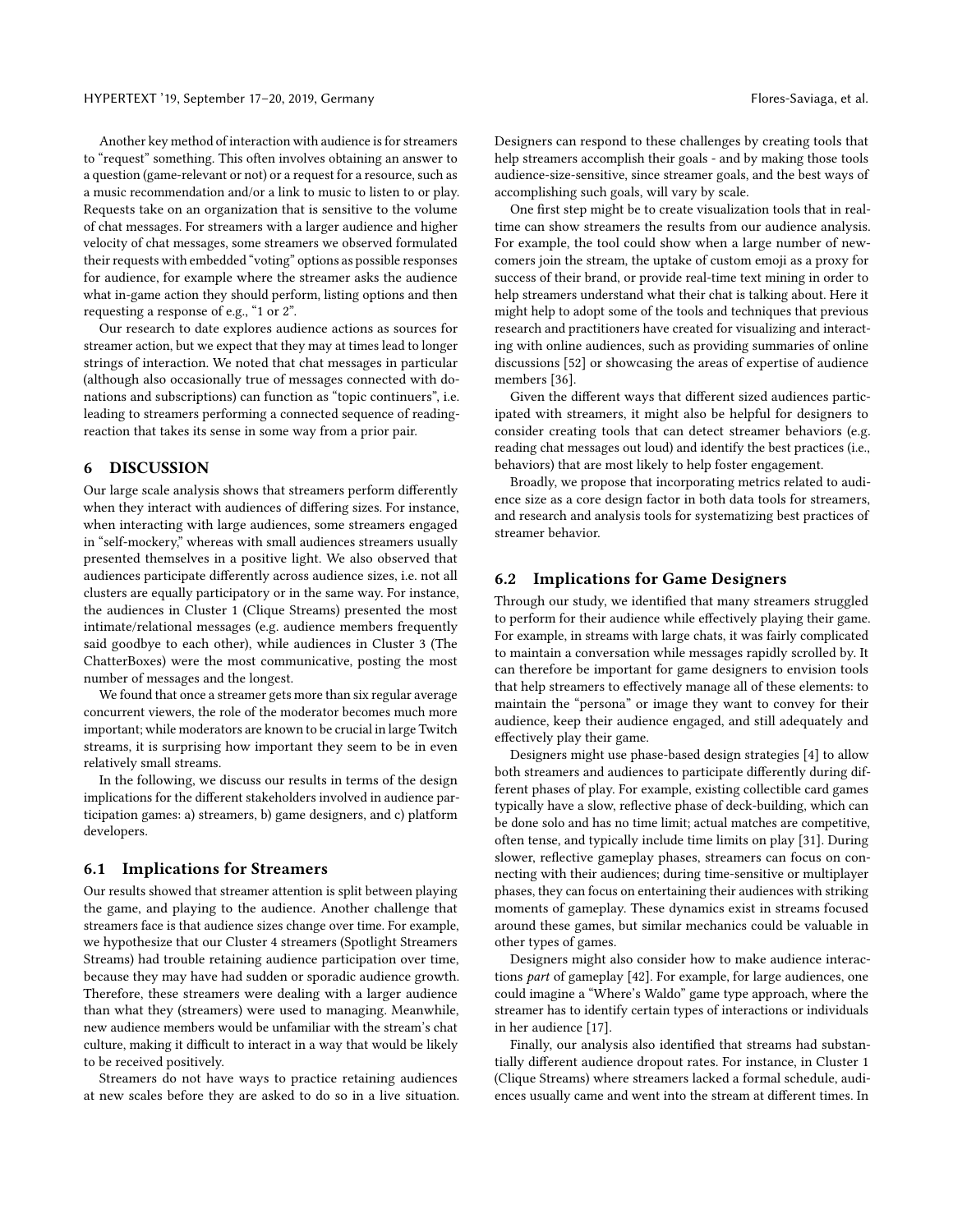other words, audience members were likely not to be present for the whole game. When designing games for streaming, designers must consider how to onboard audiences into gameplay at any point. This might take different forms. Game rounds could be short and independent, to quickly put newcomers on the same footing as everyone else; the game itself could contain all necessary information to interpret game state and trajectory; new viewers might receive special onboarding information from bots, moderators, or other community members; or games could provide unique interfaces for new viewers using the Twitch API. Designers should also consider whether the design of these onboarding interfaces could communicate social norms about the game, for example whether it is socially appropriate to engage in personal conversations or to poke fun at the streamer.

### 6.3 Implications for Platform Designers

In our study, we identified that some streamers lost a large number of their audience members over relatively short periods of time. It can, therefore, be useful for platform owners and designers to think about providing training or onboarding help for streamers, perhaps exploring in collaboration with researchers to study which stream behaviors or tools are most effective at retaining viewers. This especially can provide value for platform owners as it can facilitate engagement and retention on their sites and systems.

Best practices could also be embedded directly in interfaces that adapt as audience sizes change; for example, the traditional chatbox could be designed to look and function significantly differently for different sizes of streams. The relatively new "rooms" feature facilitates some of this, but much more could be done. Twitch, or even extension designers, could create tools that summarize or provide meta-commentary for on-stream actions. Note that Twitch does currently provide some aid to streamers by providing metrics for Associate/Partnered streamers [\[43\]](#page-9-11). However, streamers could make use of improved strategies and tools for engaging their audience.

As we discuss above, most streamers in Cluster 1 typically do not stay in this cluster for more than 15 days either growing into Cluster 2 or dropping out entirely. Therefore, it might be important for platform designers to think about how to provide support to help retain streamers during that critical period, in order to empower streamers to "rise up" instead of drop out. This group is a prime target for research identifying what behaviors and tools enable some streamers to grow and cause others to drop-out.

While we frame audiences' participation here broadly as binary, either participating in a channel at some rate or not participating at all, our results suggest that there might be value in thinking now about interaction where audiences can appear at "just the right time" to act as viewers or as participatory audience members. For example, there might be times when streamers or platform designers would want large audiences to be present in order to view special moments that are taking place within the platform, such as the breaking of a speedrun record. Though not an easy technical or design challenge, both Twitch and streamers would benefit from tools that were able to identify highlights with just enough time before they happen for viewers to tune in to experience them.

Beyond identification of these moments, another design question here is thus around how to design interfaces that best mobilize audiences to participate in certain streams at certain times. It could be very helpful here to build from previous research on mobilizing strangers online to take small micro actions [\[29,](#page-9-44) [39\]](#page-9-45).

Finally, for tool designers, it can also be quite helpful to have systems for reflecting "stream culture," because tools that better match the needs of the stream, e.g. moderation tools that are sensitive to appropriate emoticons, are much more likely to be both adopted and successfully used. Facilitating such types of tools might be especially important for many different types of users, e.g. LGBT streamers talking frankly about sex education and gender. Within this design space, we could also envision hybrid systems that mix automated methods with human judgments (e.g. judgments from moderators about what is appropriate and inappropriate for a stream) to learn, through time, the norms within different streams and teach them to viewers, particularly those who are new to the space.

#### 7 LIMITATIONS AND FUTURE WORK

The insights that this work provide are limited by the methodology and population with which we studied. For example, Twitch may attract a specialized subset of streamers and viewers, hence our results may not generalize to all other online streaming platforms. Future work could focus on studying a wider spread of live streaming platforms, in order to better understand this phenomenon.

Also, the methods we used focused on breath rather than on depth. Future work could be seen though in-depth participatory or even contextual interviews with streamers and their audience members. Our analysis also focused primarily on participatory audiences and did not investigate lurkers (i.e., audiences that simply viewed the stream). Future work can investigate the dynamics between participatory audiences, lurkers, and streamer interactions. Here, research could build off previous work that has investigated how people's behavior changes depending on how they image their lurkers [\[5\]](#page-9-46).

In the data we collected we also did not see any evidence of substantial raids (i.e., large number of audience members joining a particular stream at the same time as directed by another streamer). Future work could investigate how raiding affects audience participation in both the short and long term. Note also that for Clusters 1-3, we did not find significant difference between Twitch partnered channels or affiliates and channels that were not partnered or affiliated. None used a subscriber only mode for chat. All channels in cluster 4 and 5 were partnered, so we cannot make comparisons for these size groups. Future work however could explore in greater depth how having a formal partnership with platforms, such as Twitch, transforms the interactions between streamers and audiences.

#### 8 CONCLUSION

In this paper, we investigate Twitch as a vehicle for understanding audience participation and streamer performance at different scales within online live streaming platforms. Our research shows the characteristics presented by streamers and audiences on five different audience size scales: Clique Streams, Rising Streamers,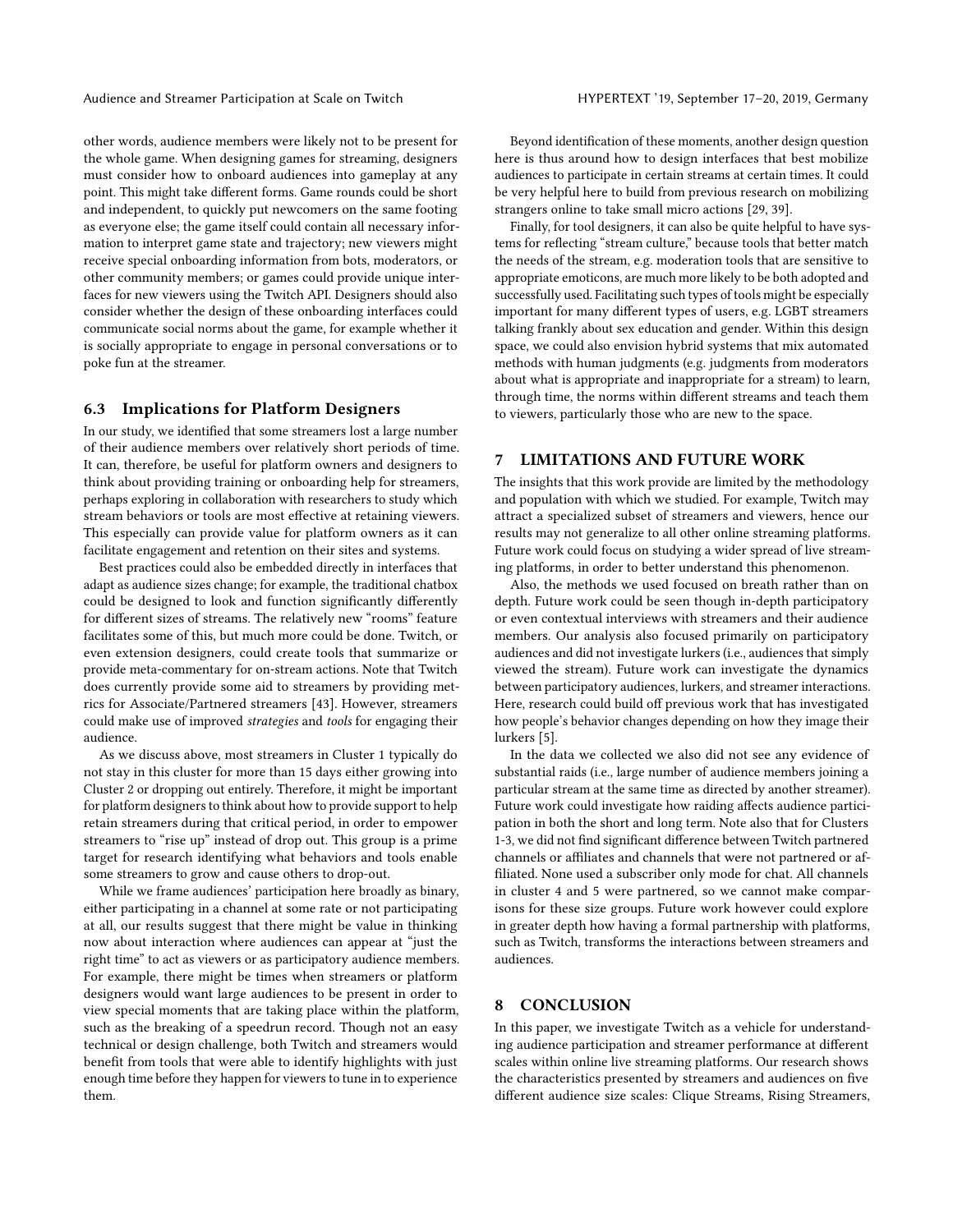The Chatterboxes, Spotlight Streamers and Celebrities and Tournaments.

We present tools and design implications for streamers, game designers and platforms designers to address various obstacles observed for these clusters that ultimately could improve the experience of streamers and audiences.

#### **REFERENCES**

- <span id="page-9-39"></span>[1] Abhijit V Banerjee. 1992. A simple model of herd behavior. The Quarterly Journal of Economics 107, 3 (1992), 797–817.
- <span id="page-9-29"></span>[2] Alixandra Barasch and Jonah Berger. 2014. Broadcasting and narrowcasting: How audience size affects what people share. Journal of Marketing Research 51, 3 (2014), 286–299.
- <span id="page-9-30"></span>[3] Studio Bean. 2014. Choice Chamber.<http://choicechamber.com>
- <span id="page-9-41"></span>[4] Karl Bergström, Staffan Björk, and Sus Lundgren. 2010. Exploring aesthetical gameplay design patterns: camaraderie in four games. In Proceedings of the 14th International Academic MindTrek Conference: Envisioning Future Media Environments. ACM, 17–24.
- <span id="page-9-46"></span>[5] Michael S Bernstein, Eytan Bakshy, Moira Burke, and Brian Karrer. 2013. Quantifying the invisible audience in social networks. In Proceedings of the SIGCHI conference on human factors in computing systems. ACM, 21–30.
- <span id="page-9-21"></span>[6] Hugh Beyer and Karen Holtzblatt. 1997. Contextual Design: Defining Customer-Centered Systems. Elsevier. [https://books.google.com/books?hl=en&lr=&id=](https://books.google.com/books?hl=en&lr=&id=JxQaQgOONGIC&pgis=1) [JxQaQgOONGIC&pgis=1](https://books.google.com/books?hl=en&lr=&id=JxQaQgOONGIC&pgis=1)
- <span id="page-9-17"></span>[7] Christopher M Bingham. 2017. An Ethnography of Twitch Streamers. Ph.D. Dissertation. University of Oklahoma.
- <span id="page-9-3"></span>[8] Gifford Cheung and Jeff Huang. 2011. Starcraft from the stands: understanding the game spectator. In Proceedings of the SIGCHI Conference on Human Factors in Computing Systems. ACM, 763–772.
- <span id="page-9-9"></span>[9] Tanya Depass. 2015. "Twitch and Diversity: How to Close the Gap". pastemagazine.com. Retrieved Febuary 2, 2017 from [https://www.pastemagazine.](https://www.pastemagazine.com/articles/2015/06/twitch-diversity.html) [com/articles/2015/06/twitch-diversity.html.](https://www.pastemagazine.com/articles/2015/06/twitch-diversity.html)
- <span id="page-9-36"></span>[10] Shehzaad Dhuliawala, Diptesh Kanojia, and Pushpak Bhattacharyya. 2016. SlangNet: A WordNet like resource for English Slang.. In LREC. ELRA.
- <span id="page-9-24"></span>[11] Steven Drucker, Li-wei He, Michael Cohen, Curtis Wong, and Anoop Gupta. 2002. Spectator games: A new entertainment modality of networked multiplayer games. Microsoft Research (2002).
- <span id="page-9-15"></span>[12] Jie Deng et al. 2016. Behind the game: Exploring the twitch streaming platform. In Annual Workshop on Network and Systems Support for Games (2016-Janua). <https://doi.org/10.1109/NetGames.2015.7382994>
- <span id="page-9-32"></span>[13] Mirjam Vosmeer et al. 2016. Changing Roles in Gaming: Twitch and new gaming audiences. In Proceedings of 1st International Joint Conference of DiGRA and FDG. 2014–2015.
- <span id="page-9-4"></span>[14] Colin Ford, Dan Gardner, Leah Elaine Horgan, Calvin Liu, a. m. tsaasan, Bonnie Nardi, and Jordan Rickman. 2017. Chat Speed OP PogChamp: Practices of Coherence in Massive Twitch Chat. In Proceedings of the 2016 CHI Conference Extended Abstracts on Human Factors in Computing Systems (CHI EA '17). ACM, New York, NY, USA, 858–871.<https://doi.org/10.1145/3027063.3052765>
- <span id="page-9-13"></span>[15] John Gaudiosi. 2016. "Twitch Ups Its Game to Compete with YouTube Gaming". Fast Company Fortune. Retrieved Febuary 2, 2017 from [https://fortune.com/](https://fortune.com/2016/02/26/twitch-ups-its-game-to-compete-with-youtube-gaming/) [2016/02/26/twitch-ups-its-game-to-compete-with-youtube-gaming/.](https://fortune.com/2016/02/26/twitch-ups-its-game-to-compete-with-youtube-gaming/)
- <span id="page-9-0"></span>[16] William A Hamilton, Oliver Garretson, and Andruid Kerne. 2014. Streaming on twitch: fostering participatory communities of play within live mixed media. In Proceedings of the 32nd annual ACM conference on Human factors in computing systems. ACM, 1315–1324.
- <span id="page-9-43"></span>[17] Martin Handford. 1987. Where's Waldo? Little, Brown Boston.
- <span id="page-9-5"></span>[18] Richard Harper and Helena Mentis. 2013. The Mocking Gaze: The Social Organization of Kinect Use. In Proceedings of the 2013 Conference on Computer Supported Cooperative Work (CSCW '13). ACM, New York, NY, USA, 167–180. <https://doi.org/10.1145/2441776.2441797>
- <span id="page-9-26"></span>[19] Erik Harpstead, Thomas Zimmermann, Nachiappan Nagapan, Jose J Guajardo, Ryan Cooper, Tyson Solberg, and Dan Greenawalt. 2015. What drives people: Creating engagement profiles of players from game log data. In Proceedings of the 2015 Annual Symposium on Computer-Human Interaction in Play. ACM, 369–379.
- <span id="page-9-27"></span>[20] Twitch Interactive. 2011. Twitch.<https://www.twitch.tv>
- <span id="page-9-8"></span>[21] Patrick Klepek. 2015. "The Five Biggest Problems With Twitch". koRetrieved Febuary 2, 2017 from [https://kotaku.com/](https://kotaku.com/the-five-biggest-problems-with-twitch-1725647381) [the-five-biggest-problems-with-twitch-1725647381.](https://kotaku.com/the-five-biggest-problems-with-twitch-1725647381)
- <span id="page-9-10"></span>[22] James Knuckey. 2016. "The Life of a Twitch Streamer". Huffington Post. Retrieved Febuary 2, 2017 from [http://www.huffingtonpost.co.uk/james-knuckey/](http://www.huffingtonpost.co.uk/james-knuckey/the-life-of-a-twitch-streamer_b_9827934.html) [the-life-of-a-twitch-streamer\\_b\\_9827934.html.](http://www.huffingtonpost.co.uk/james-knuckey/the-life-of-a-twitch-streamer_b_9827934.html)
- <span id="page-9-16"></span>[23] Pascal Lessel, Michael Mauderer, Christian Wolff, and Antonio Krüger. 2017. Let's Play My Way: Investigating Audience Influence in User-Generated Gaming Live-Streams. In Proceedings of the 2017 ACM International Conference on Interactive Experiences for TV and Online Video. ACM, 51–63.
- <span id="page-9-18"></span>[24] Pascal Lessel, Alexander Vielhauer, and Antonio Krüger. 2017. Expanding Video
- Game Live-Streams with Enhanced Communication Channels: A Case Study. In Proceedings of the 2017 CHI Conference on Human Factors in Computing Systems. ACM, 1571–1576.
- <span id="page-9-14"></span>[25] Stephen C Levinson. 1988. Putting linguistics on a proper footing: Explorations in Goffman's participation framework. Polity Press.
- <span id="page-9-6"></span>[26] Holin Lin and Chuen-Tsai Sun. 2011. The role of onlookers in arcade gaming: Frame analysis of public behaviours. Convergence 17, 2 (2011), 125–137.
- <span id="page-9-31"></span>[27] JD Minoong, Amy Stewart, and Xuelai Zhang. 2016. Beatstep Cowboys. [http:](http://beatstepcowboys.com) [//beatstepcowboys.com](http://beatstepcowboys.com)
- <span id="page-9-34"></span>[28] Gustavo Nascimento, Manoel Ribeiro, Loïc Cerf, Natália Cesário, Mehdi Kaytoue, Chedy Raïssi, Thiago Vasconcelos, and Wagner Meira. 2014. Modeling and analyzing the video game live-streaming community. In Web Congress (LA-WEB), 2014 9th Latin American. IEEE, 1–9.
- <span id="page-9-44"></span>[29] Jeffrey Nichols and Jeon-Hyung Kang. 2012. Asking questions of targeted strangers on social networks. In Proceedings of the ACM 2012 conference on Computer Supported Cooperative Work. ACM, 999–1002.
- <span id="page-9-28"></span>[30] Jedrzej Olejniczak. 2015. A linguistic study of language variety used on twitch. tv: desriptive and corpus-based approaches. Redefining Community in Intercultural Context (2015), 329–344.
- <span id="page-9-42"></span>[31] Christopher A Paul. 2011. Optimizing play: How theorycraft changes gameplay and design. Game Studies 11, 2 (2011).
- <span id="page-9-37"></span>[32] Hannah RM Pelikan and Mathias Broth. 2016. Why that nao?: How humans adapt to a conventional humanoid robot in taking turns-at-talk. In Proceedings of the 2016 CHI Conference on Human Factors in Computing Systems. ACM, 4921-4932.<br>[33] Sarah Perez. 2017. Twitch's concurrent streamers grew 67%
- <span id="page-9-1"></span>Twitch's concurrent streamers grew 67%<br>hing declined. Tech Crunch. Rein Q3, as YouTube Gaming declined. Tech Crunch. Re-<br>trieved Nov 2, 2017 from https://techcrunch.com/2017/10/30/ trieved Nov 2, 2017 from [https://techcrunch.com/2017/10/30/](https://techcrunch.com/2017/10/30/twitchs-concurrent-streamers-grew-67-in-q3-as-youtube-gaming-declined/) [twitchs-concurrent-streamers-grew-67-in-q3-as-youtube-gaming-declined/.](https://techcrunch.com/2017/10/30/twitchs-concurrent-streamers-grew-67-in-q3-as-youtube-gaming-declined/)
- <span id="page-9-35"></span>[34] Amnon Ribak, Michal Jacovi, and Vladimir Soroka. 2002. Ask before you search: peer support and community building with ReachOut. In Proceedings of the 2002 ACM conference on Computer supported cooperative work. ACM, 126–135.
- <span id="page-9-25"></span>[35] Raquel Robinson, Katherine Isbister, and Zachary Rubin. 2016. All the Feels: Introducing Biometric Data to Online Gameplay Streams. In Proceedings of the 2016 Annual Symposium on Computer-Human Interaction in Play Companion Extended Abstracts. ACM, 261–267.
- <span id="page-9-40"></span>[36] Saiph Savage, Angus Forbes, Carlos Toxtli, Grant McKenzie, Shloka Desai, and Tobias Höllerer. 2014. Visualizing targeted audiences. In COOP 2014-Proceedings of the 11th International Conference on the Design of Cooperative Systems, 27-30 May 2014, Nice (France). Springer, 17–34.
- <span id="page-9-22"></span>[37] Saiph Savage and Andrés Monroy-Hernández. 2015. Participatory Militias: An Analysis of an Armed Movement's Online Audience. In Proceedings of the 18th ACM Conference on Computer Supported Cooperative Work & Social Computing. ACM, 724–733.
- <span id="page-9-38"></span>[38] Saiph Savage, Andres Monroy-Hernandez, Kasturi Bhattacharjee, and Tobias Höllerer. 2015. Tag me maybe: Perceptions of public targeted sharing on facebook. In Proceedings of the 26th ACM Conference on Hypertext & Social Media. ACM, 299–303.
- <span id="page-9-45"></span>[39] Saiph Savage, Andres Monroy-Hernandez, and Tobias Höllerer. 2016. Botivist: Calling volunteers to action using online bots. In Proceedings of the 19th ACM Conference on Computer-Supported Cooperative Work & Social Computing. ACM, 813–822.<br>[40] Dennis Scimeca, 2016.
- <span id="page-9-2"></span>"Streamline could revolutionize the way we play games on Twitch". Daily Dot. Retrieved Febuary 2, 2016 from [http://www.kotaku.com.au/2016/03/twitchishelping\protect\](http://www.kotaku.com.au/2016/03/twitchishelping\protect \discretionary {\char \hyphenchar \font }{}{}buildgamesanaudiencecanplaytoo/)  $discretionary{\char'{b}p}henchar{\font{}{}build games an audience can play too/.}$
- <span id="page-9-33"></span>[41] Joseph Seering, Robert E Kraut, and Laura A Dabbish. 2017. Shaping Pro and Anti-Social Behavior on Twitch Through Moderation and Example-Setting.. In CSCW. ACM, 111–125.
- <span id="page-9-12"></span>[42] Joseph Seering, Saiph Savage, Michael Eagle, Joshua Churchin, Rachel Moeller, Jeffrey P. Bigham, and Jessica Hammer. 2017. Audience Participation Games. Proceedings of the 2017 Conference on Designing Interactive Systems - DIS 17 (Jun 2017), 429 – 440.<https://doi.org/10.1145/3064663.3064732>
- <span id="page-9-11"></span>[43] Timothy J. Seppala. 2017. Twitch opens the door for more streamers to make money. Engadget. Retrieved Sep 2, 2017 from [https://www.engadget.com/2017/](https://www.engadget.com/2017/04/21/twitch-affiliate-program-cheering-bits/) [04/21/twitch-affiliate-program-cheering-bits/.](https://www.engadget.com/2017/04/21/twitch-affiliate-program-cheering-bits/)
- <span id="page-9-23"></span>[44] Max Sjöblom and Juho Hamari. 2017. Why do people watch others play video games? An empirical study on the motivations of Twitch users. Computers in Human Behavior 75 (2017), 985–996.
- <span id="page-9-20"></span>[45] Max Sjöblom, Maria Törhönen, Juho Hamari, and Joseph Macey. 2017. Content structure is king: An empirical study on gratifications, game genres and content type on Twitch. Computers in Human Behavior 73 (2017), 161–171.
- <span id="page-9-19"></span>[46] Thomas Smith, Marianna Obrist, and Peter Wright. 2013. Live-streaming changes the (video) game. In Proceedings of the 11th european conference on Interactive TV and video. ACM, 131–138.
- <span id="page-9-7"></span>[47] Burak S Tekin and Stuart Reeves. 2017. Ways of spectating: unravelling spectator participation in Kinect play. In Proceedings of the 2017 CHI Conference on Human Factors in Computing Systems. ACM, 1558-1570.